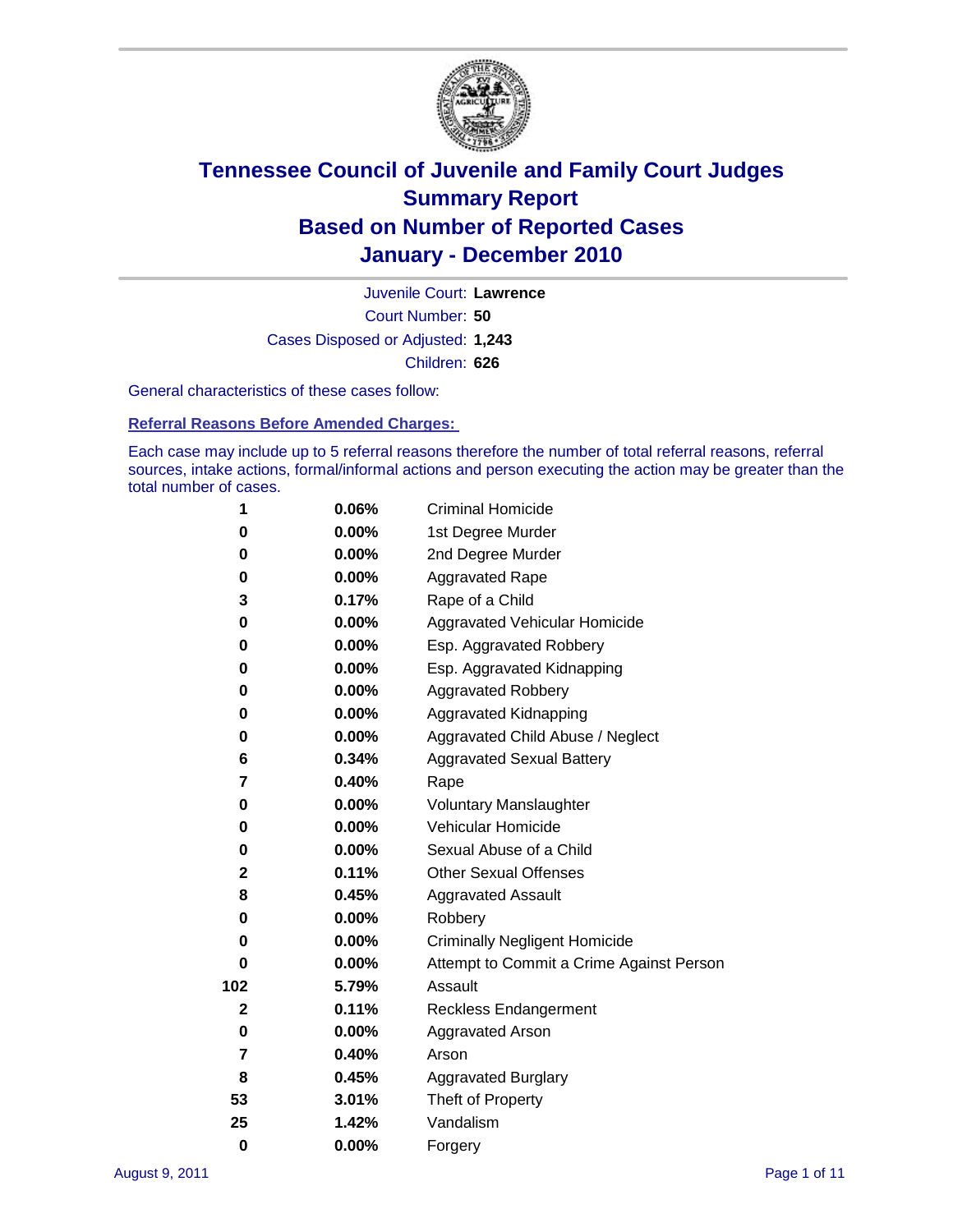

Court Number: **50** Juvenile Court: **Lawrence** Cases Disposed or Adjusted: **1,243** Children: **626**

#### **Referral Reasons Before Amended Charges:**

Each case may include up to 5 referral reasons therefore the number of total referral reasons, referral sources, intake actions, formal/informal actions and person executing the action may be greater than the total number of cases.

| $\pmb{0}$   | 0.00%    | <b>Worthless Checks</b>                                     |  |  |
|-------------|----------|-------------------------------------------------------------|--|--|
| 1           | 0.06%    | Illegal Possession / Fraudulent Use of Credit / Debit Cards |  |  |
| 17          | 0.96%    | <b>Burglary</b>                                             |  |  |
| $\bf{0}$    | $0.00\%$ | Unauthorized Use of a Vehicle                               |  |  |
| $\pmb{0}$   | $0.00\%$ | <b>Cruelty to Animals</b>                                   |  |  |
| 3           | 0.17%    | Sale of Controlled Substances                               |  |  |
| 29          | 1.64%    | <b>Other Drug Offenses</b>                                  |  |  |
| 25          | 1.42%    | Possession of Controlled Substances                         |  |  |
| $\mathbf 0$ | $0.00\%$ | <b>Criminal Attempt</b>                                     |  |  |
| 7           | 0.40%    | Carrying Weapons on School Property                         |  |  |
| 0           | $0.00\%$ | Unlawful Carrying / Possession of a Weapon                  |  |  |
| 6           | 0.34%    | <b>Evading Arrest</b>                                       |  |  |
| 0           | 0.00%    | Escape                                                      |  |  |
| 1           | 0.06%    | Driving Under Influence (DUI)                               |  |  |
| 31          | 1.76%    | Possession / Consumption of Alcohol                         |  |  |
| $\mathbf 2$ | 0.11%    | Resisting Stop, Frisk, Halt, Arrest or Search               |  |  |
| $\mathbf 0$ | $0.00\%$ | <b>Aggravated Criminal Trespass</b>                         |  |  |
| 12          | 0.68%    | Harassment                                                  |  |  |
| $\mathbf 0$ | 0.00%    | Failure to Appear                                           |  |  |
| 0           | $0.00\%$ | Filing a False Police Report                                |  |  |
| $\bf{0}$    | 0.00%    | Criminal Impersonation                                      |  |  |
| 10          | 0.57%    | <b>Disorderly Conduct</b>                                   |  |  |
| 4           | 0.23%    | <b>Criminal Trespass</b>                                    |  |  |
| 0           | $0.00\%$ | <b>Public Intoxication</b>                                  |  |  |
| 0           | $0.00\%$ | Gambling                                                    |  |  |
| 505         | 28.64%   | <b>Traffic</b>                                              |  |  |
| 0           | $0.00\%$ | Local Ordinances                                            |  |  |
| 0           | $0.00\%$ | Violation of Wildlife Regulations                           |  |  |
| 0           | $0.00\%$ | Contempt of Court                                           |  |  |
| 3           | 0.17%    | Violation of Probation                                      |  |  |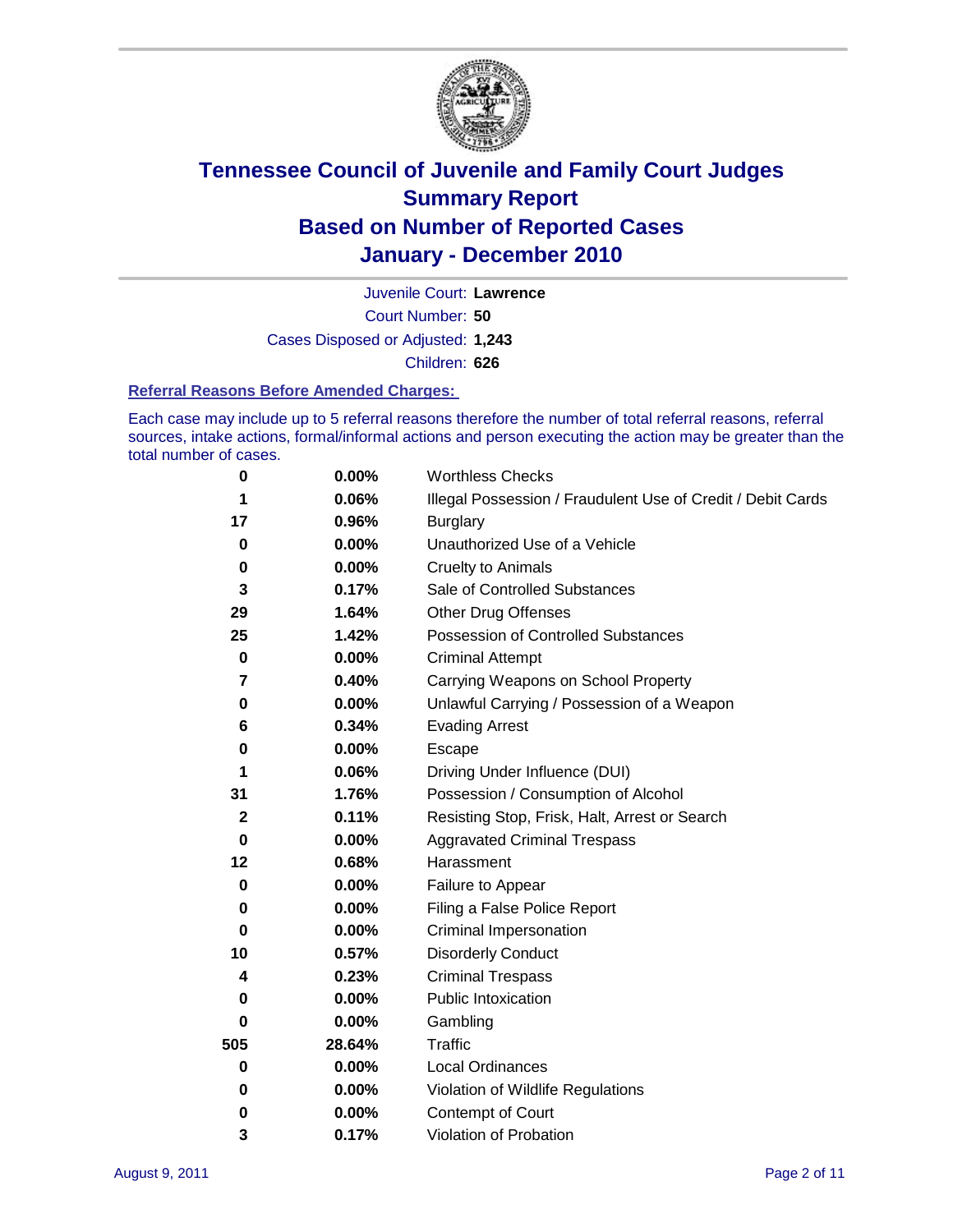

Court Number: **50** Juvenile Court: **Lawrence** Cases Disposed or Adjusted: **1,243** Children: **626**

#### **Referral Reasons Before Amended Charges:**

Each case may include up to 5 referral reasons therefore the number of total referral reasons, referral sources, intake actions, formal/informal actions and person executing the action may be greater than the total number of cases.

| 0        | 0.00%    | Violation of Aftercare                 |
|----------|----------|----------------------------------------|
| 65       | 3.69%    | <b>Unruly Behavior</b>                 |
| 145      | 8.22%    | Truancy                                |
| 24       | 1.36%    | In-State Runaway                       |
| $\bf{0}$ | $0.00\%$ | Out-of-State Runaway                   |
| 40       | 2.27%    | Possession of Tobacco Products         |
| 1        | 0.06%    | Violation of a Valid Court Order       |
| 33       | 1.87%    | Violation of Curfew                    |
| $\bf{0}$ | 0.00%    | Sexually Abused Child                  |
| $\bf{0}$ | 0.00%    | <b>Physically Abused Child</b>         |
| 247      | 14.01%   | Dependency / Neglect                   |
| 0        | 0.00%    | <b>Termination of Parental Rights</b>  |
| 0        | 0.00%    | <b>Violation of Pretrial Diversion</b> |
| 4        | 0.23%    | Violation of Informal Adjustment       |
| 208      | 11.80%   | <b>Judicial Review</b>                 |
| 0        | $0.00\%$ | <b>Administrative Review</b>           |
| 6        | 0.34%    | <b>Foster Care Review</b>              |
| 28       | 1.59%    | Custody                                |
| 0        | 0.00%    | Visitation                             |
| 0        | 0.00%    | Paternity / Legitimation               |
| 0        | 0.00%    | <b>Child Support</b>                   |
| 0        | 0.00%    | <b>Request for Medical Treatment</b>   |
| 0        | 0.00%    | <b>Consent to Marry</b>                |
| 82       | 4.65%    | Other                                  |
| 1,763    | 100.00%  | <b>Total Referrals</b>                 |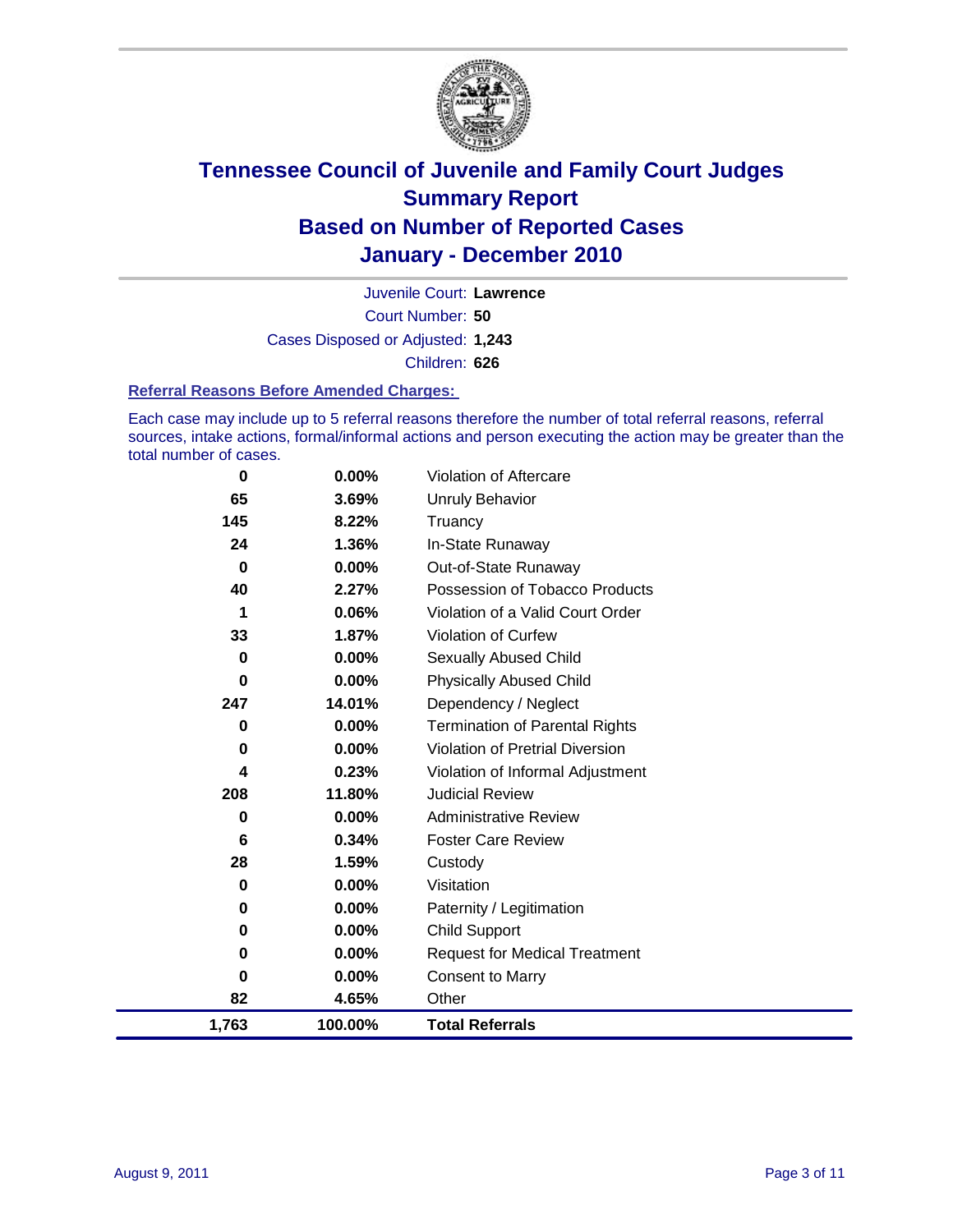

| Juvenile Court: Lawrence   |                                   |                                   |  |  |
|----------------------------|-----------------------------------|-----------------------------------|--|--|
|                            | <b>Court Number: 50</b>           |                                   |  |  |
|                            | Cases Disposed or Adjusted: 1,243 |                                   |  |  |
|                            | Children: 626                     |                                   |  |  |
| <b>Referral Sources: 1</b> |                                   |                                   |  |  |
| 1,015                      | 57.57%                            | Law Enforcement                   |  |  |
| 40                         | 2.27%                             | Parents                           |  |  |
| 8                          | 0.45%                             | <b>Relatives</b>                  |  |  |
| $\mathbf{2}$               | 0.11%                             | Self                              |  |  |
| 142                        | 8.05%                             | School                            |  |  |
| 0                          | 0.00%                             | <b>CSA</b>                        |  |  |
| 323                        | 18.32%                            | <b>DCS</b>                        |  |  |
| 1                          | 0.06%                             | <b>Other State Department</b>     |  |  |
| 1                          | 0.06%                             | <b>District Attorney's Office</b> |  |  |
| 201                        | 11.40%                            | <b>Court Staff</b>                |  |  |
| $\bf{0}$                   | 0.00%                             | Social Agency                     |  |  |
| 0                          | 0.00%                             | <b>Other Court</b>                |  |  |
| 26                         | 1.47%                             | Victim                            |  |  |
| 0                          | 0.00%                             | Child & Parent                    |  |  |
| 0                          | 0.00%                             | Hospital                          |  |  |
| 0                          | 0.00%                             | Unknown                           |  |  |
| 4                          | 0.23%                             | Other                             |  |  |
| 1,763                      | 100.00%                           | <b>Total Referral Sources</b>     |  |  |
|                            |                                   |                                   |  |  |

### **Age of Child at Referral: 2**

| 626 | 100.00%       | <b>Total Child Count</b> |
|-----|---------------|--------------------------|
|     | $0.00\%$<br>0 | <b>Unknown</b>           |
|     | 0.16%<br>1    | Ages 19 and Over         |
| 208 | 33.23%        | Ages 17 through 18       |
| 193 | 30.83%        | Ages 15 through 16       |
| 75  | 11.98%        | Ages 13 through 14       |
| 35  | 5.59%         | Ages 11 through 12       |
| 114 | 18.21%        | Ages 10 and Under        |
|     |               |                          |

<sup>1</sup> If different than number of Referral Reasons (1763), verify accuracy of your court's data.

<sup>2</sup> One child could be counted in multiple categories, verify accuracy of your court's data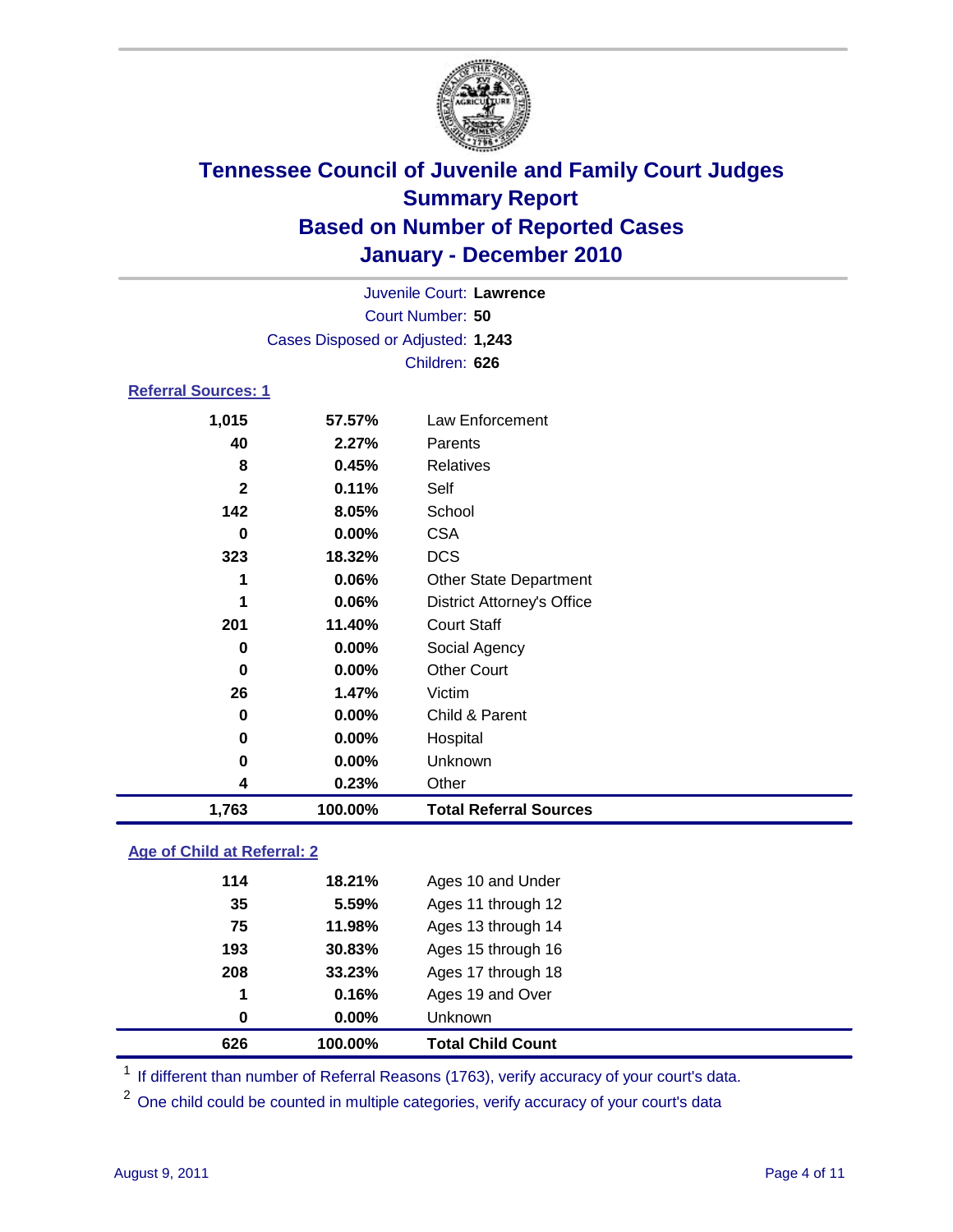

| Juvenile Court: Lawrence                |                                   |                          |  |  |  |
|-----------------------------------------|-----------------------------------|--------------------------|--|--|--|
|                                         | Court Number: 50                  |                          |  |  |  |
|                                         | Cases Disposed or Adjusted: 1,243 |                          |  |  |  |
|                                         |                                   | Children: 626            |  |  |  |
| Sex of Child: 1                         |                                   |                          |  |  |  |
| 372                                     | 59.42%                            | Male                     |  |  |  |
| 254                                     | 40.58%                            | Female                   |  |  |  |
| $\mathbf 0$                             | 0.00%                             | Unknown                  |  |  |  |
| 626                                     | 100.00%                           | <b>Total Child Count</b> |  |  |  |
| Race of Child: 1                        |                                   |                          |  |  |  |
| 589                                     | 94.09%                            | White                    |  |  |  |
| 25                                      | 3.99%                             | African American         |  |  |  |
| $\bf{0}$                                | 0.00%                             | Native American          |  |  |  |
| 1                                       | 0.16%                             | Asian                    |  |  |  |
| 11                                      | 1.76%                             | Mixed                    |  |  |  |
| $\pmb{0}$                               | 0.00%                             | Unknown                  |  |  |  |
| 626                                     | 100.00%                           | <b>Total Child Count</b> |  |  |  |
| <b>Hispanic Origin: 1</b>               |                                   |                          |  |  |  |
| 12                                      | 1.92%                             | Yes                      |  |  |  |
| 614                                     | 98.08%                            | No                       |  |  |  |
| $\bf{0}$                                | 0.00%                             | Unknown                  |  |  |  |
| 626                                     | 100.00%                           | <b>Total Child Count</b> |  |  |  |
| <b>School Enrollment of Children: 1</b> |                                   |                          |  |  |  |
| 579                                     | 92.49%                            | Yes                      |  |  |  |
| 47                                      | 7.51%                             | No                       |  |  |  |
| $\mathbf 0$                             | 0.00%                             | Unknown                  |  |  |  |
| 626                                     | 100.00%                           | <b>Total Child Count</b> |  |  |  |

One child could be counted in multiple categories, verify accuracy of your court's data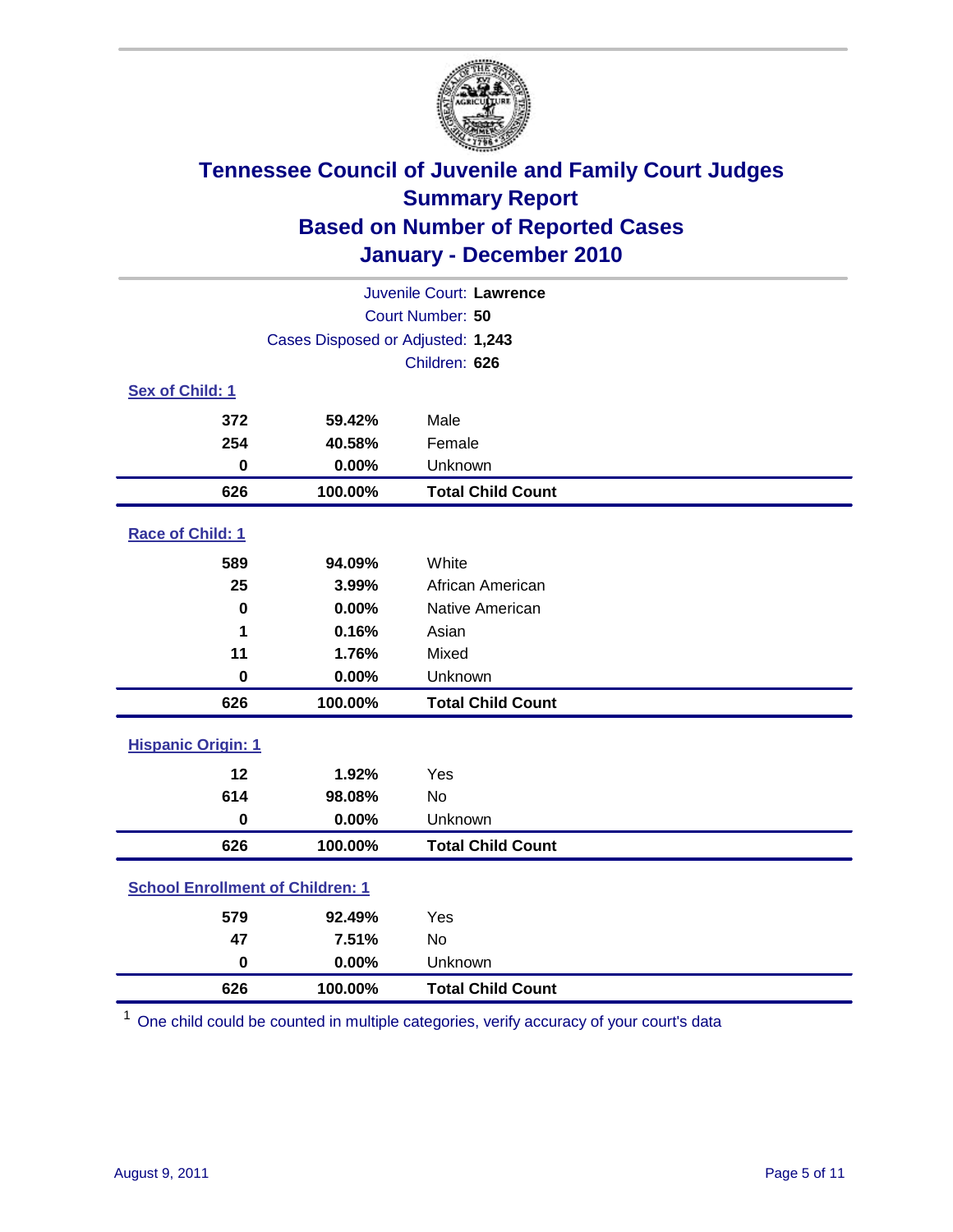

Court Number: **50** Juvenile Court: **Lawrence** Cases Disposed or Adjusted: **1,243** Children: **626**

### **Living Arrangement of Child at Time of Referral: 1**

| 626          | 100.00%  | <b>Total Child Count</b>     |
|--------------|----------|------------------------------|
| 4            | 0.64%    | Other                        |
| 42           | 6.71%    | Unknown                      |
| $\mathbf{2}$ | 0.32%    | Independent                  |
| 0            | $0.00\%$ | In an Institution            |
| 1            | 0.16%    | In a Residential Center      |
| 0            | $0.00\%$ | In a Group Home              |
| 119          | 19.01%   | With Foster Family           |
| 6            | 0.96%    | With Adoptive Parents        |
| 27           | 4.31%    | <b>With Relatives</b>        |
| 49           | 7.83%    | With Father                  |
| 183          | 29.23%   | <b>With Mother</b>           |
| 20           | 3.19%    | With Mother and Stepfather   |
| $\mathbf{2}$ | 0.32%    | With Father and Stepmother   |
| 171          | 27.32%   | With Both Biological Parents |
|              |          |                              |

### **Type of Detention: 2**

| 1.243            | 100.00%  | <b>Total Detention Count</b> |
|------------------|----------|------------------------------|
| $\boldsymbol{0}$ | $0.00\%$ | Other                        |
| 1,240            | 99.76%   | Does Not Apply               |
| 0                | $0.00\%$ | <b>Unknown</b>               |
| 0                | $0.00\%$ | Psychiatric Hospital         |
| 0                | 0.00%    | Jail - No Separation         |
| 0                | $0.00\%$ | Jail - Partial Separation    |
| 0                | 0.00%    | Jail - Complete Separation   |
| 3                | 0.24%    | Juvenile Detention Facility  |
| 0                | $0.00\%$ | Non-Secure Placement         |
|                  |          |                              |

<sup>1</sup> One child could be counted in multiple categories, verify accuracy of your court's data

<sup>2</sup> If different than number of Cases (1243) verify accuracy of your court's data.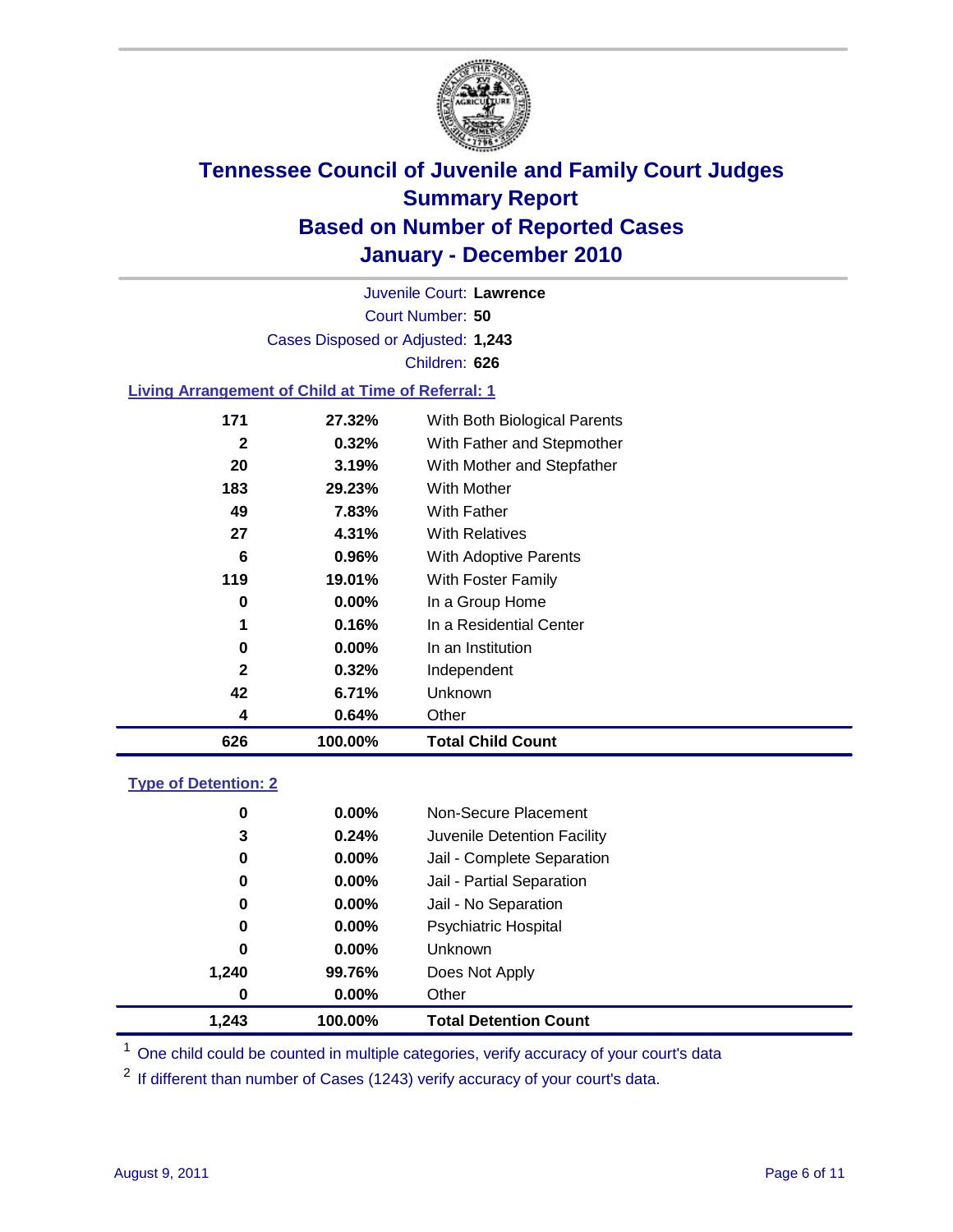

|                                                    | Juvenile Court: Lawrence          |                                      |  |  |  |
|----------------------------------------------------|-----------------------------------|--------------------------------------|--|--|--|
|                                                    | Court Number: 50                  |                                      |  |  |  |
|                                                    | Cases Disposed or Adjusted: 1,243 |                                      |  |  |  |
|                                                    |                                   | Children: 626                        |  |  |  |
| <b>Placement After Secure Detention Hearing: 1</b> |                                   |                                      |  |  |  |
| 0                                                  | 0.00%                             | Returned to Prior Living Arrangement |  |  |  |
| $\mathbf{2}$                                       | 0.16%                             | Juvenile Detention Facility          |  |  |  |
| $\bf{0}$                                           | 0.00%                             | Jail                                 |  |  |  |
| $\bf{0}$                                           | 0.00%                             | Shelter / Group Home                 |  |  |  |
| 0                                                  | 0.00%                             | <b>Foster Family Home</b>            |  |  |  |
| 0                                                  | 0.00%                             | <b>Psychiatric Hospital</b>          |  |  |  |
|                                                    | 0.08%                             | Unknown                              |  |  |  |
| 1,240                                              | 99.76%                            | Does Not Apply                       |  |  |  |
| 0                                                  | 0.00%                             | Other                                |  |  |  |
| 1,243                                              | 100.00%                           | <b>Total Placement Count</b>         |  |  |  |
|                                                    |                                   |                                      |  |  |  |
| <b>Intake Actions: 2</b>                           |                                   |                                      |  |  |  |
| 702                                                | 39.82%                            | <b>Petition Filed</b>                |  |  |  |
| 161                                                | 9.13%                             | <b>Motion Filed</b>                  |  |  |  |
| 674                                                | 38.23%                            | <b>Citation Processed</b>            |  |  |  |
| 0                                                  | 0.00%                             | Notification of Paternity Processed  |  |  |  |
| 210                                                | 11.91%                            | Scheduling of Judicial Review        |  |  |  |
| 1                                                  | 0.06%                             | Scheduling of Administrative Review  |  |  |  |
| 0                                                  | 0.00%                             | Scheduling of Foster Care Review     |  |  |  |
| $\bf{0}$                                           | 0.00%                             | Unknown                              |  |  |  |
| $\bf{0}$                                           | 0.00%                             | Does Not Apply                       |  |  |  |
| 15                                                 | 0.85%                             | Other                                |  |  |  |
| 1,763                                              | 100.00%                           | <b>Total Intake Count</b>            |  |  |  |

<sup>1</sup> If different than number of Cases (1243) verify accuracy of your court's data.

<sup>2</sup> If different than number of Referral Reasons (1763), verify accuracy of your court's data.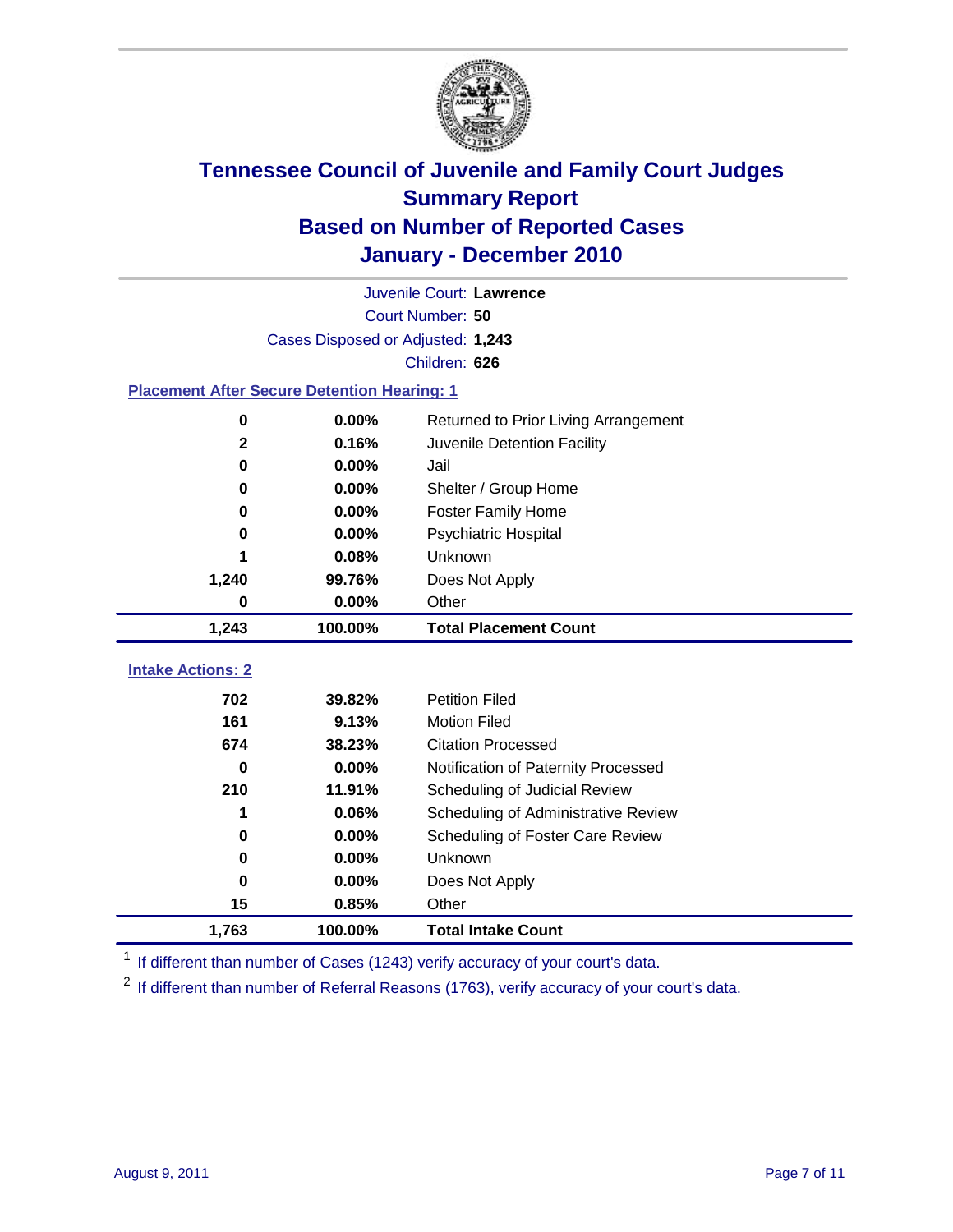

Court Number: **50** Juvenile Court: **Lawrence** Cases Disposed or Adjusted: **1,243** Children: **626**

### **Last Grade Completed by Child: 1**

| 44                                      | 7.03%   | Too Young for School         |  |
|-----------------------------------------|---------|------------------------------|--|
| 0                                       | 0.00%   | Preschool                    |  |
| 0                                       | 0.00%   | Kindergarten                 |  |
| 0                                       | 0.00%   | 1st Grade                    |  |
| 0                                       | 0.00%   | 2nd Grade                    |  |
| 0                                       | 0.00%   | 3rd Grade                    |  |
| 0                                       | 0.00%   | 4th Grade                    |  |
| 0                                       | 0.00%   | 5th Grade                    |  |
| 0                                       | 0.00%   | 6th Grade                    |  |
| 0                                       | 0.00%   | 7th Grade                    |  |
| 0                                       | 0.00%   | 8th Grade                    |  |
| 0                                       | 0.00%   | 9th Grade                    |  |
| 0                                       | 0.00%   | 10th Grade                   |  |
| 0                                       | 0.00%   | 11th Grade                   |  |
| 0                                       | 0.00%   | 12th Grade                   |  |
| 0                                       | 0.00%   | Non-Graded Special Ed        |  |
| 0                                       | 0.00%   | <b>GED</b>                   |  |
| 1                                       | 0.16%   | Graduated                    |  |
| 0                                       | 0.00%   | <b>Never Attended School</b> |  |
| 580                                     | 92.65%  | Unknown                      |  |
| 1                                       | 0.16%   | Other                        |  |
| 626                                     | 100.00% | <b>Total Child Count</b>     |  |
| <b>Enrolled in Special Education: 1</b> |         |                              |  |

| 626                                 | 100.00% | <b>Total Child Count</b> |  |
|-------------------------------------|---------|--------------------------|--|
| 123                                 | 19.65%  | <b>Unknown</b>           |  |
| 502                                 | 80.19%  | No.                      |  |
| $\mathbf 1$                         | 0.16%   | Yes                      |  |
| Lillvilled III opecial Ludcation. T |         |                          |  |

One child could be counted in multiple categories, verify accuracy of your court's data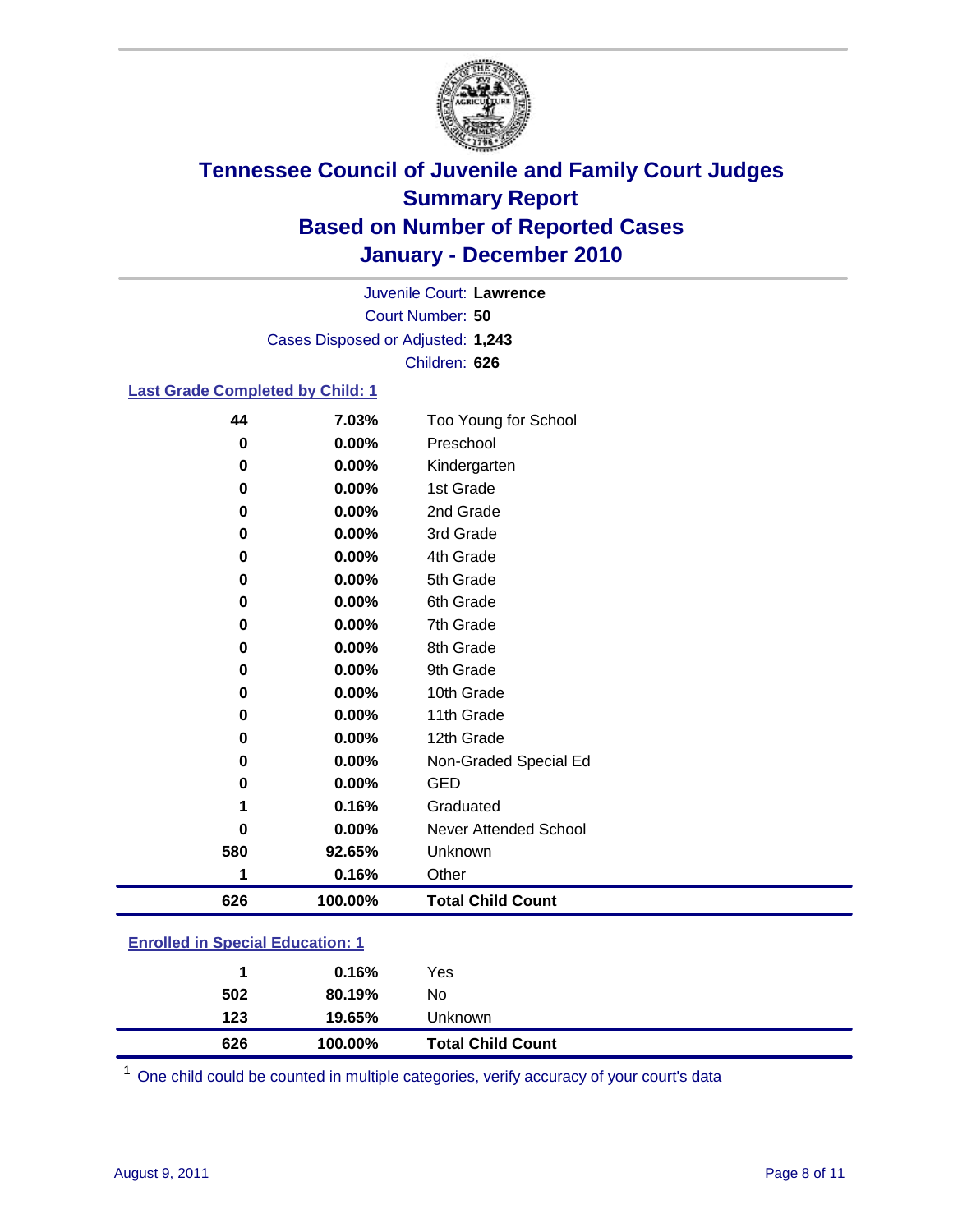

|                              | Juvenile Court: Lawrence          |                           |  |  |
|------------------------------|-----------------------------------|---------------------------|--|--|
|                              | Court Number: 50                  |                           |  |  |
|                              | Cases Disposed or Adjusted: 1,243 |                           |  |  |
|                              |                                   | Children: 626             |  |  |
| <b>Action Executed By: 1</b> |                                   |                           |  |  |
| 1,763                        | 100.00%                           | Judge                     |  |  |
| 0                            | $0.00\%$                          | Magistrate                |  |  |
| 0                            | $0.00\%$                          | <b>YSO</b>                |  |  |
| 0                            | $0.00\%$                          | Other                     |  |  |
| 0                            | 0.00%                             | Unknown                   |  |  |
| 1,763                        | 100.00%                           | <b>Total Action Count</b> |  |  |

### **Formal / Informal Actions: 1**

| 392          | 22.23%   | Dismissed                                        |
|--------------|----------|--------------------------------------------------|
| 25           | 1.42%    | Retired / Nolle Prosequi                         |
| 162          | 9.19%    | <b>Complaint Substantiated Delinquent</b>        |
| 25           | 1.42%    | <b>Complaint Substantiated Status Offender</b>   |
| 39           | 2.21%    | <b>Complaint Substantiated Dependent/Neglect</b> |
| 0            | $0.00\%$ | <b>Complaint Substantiated Abused</b>            |
| 0            | $0.00\%$ | <b>Complaint Substantiated Mentally III</b>      |
| 32           | 1.82%    | Informal Adjustment                              |
| $\mathbf{2}$ | 0.11%    | <b>Pretrial Diversion</b>                        |
| 3            | 0.17%    | <b>Transfer to Adult Court Hearing</b>           |
| 5            | 0.28%    | Charges Cleared by Transfer to Adult Court       |
| 38           | 2.16%    | <b>Special Proceeding</b>                        |
| 63           | 3.57%    | <b>Review Concluded</b>                          |
| 901          | 51.11%   | Case Held Open                                   |
| 76           | 4.31%    | Other                                            |
| 0            | $0.00\%$ | Unknown                                          |
| 1,763        | 100.00%  | <b>Total Action Count</b>                        |

<sup>1</sup> If different than number of Referral Reasons (1763), verify accuracy of your court's data.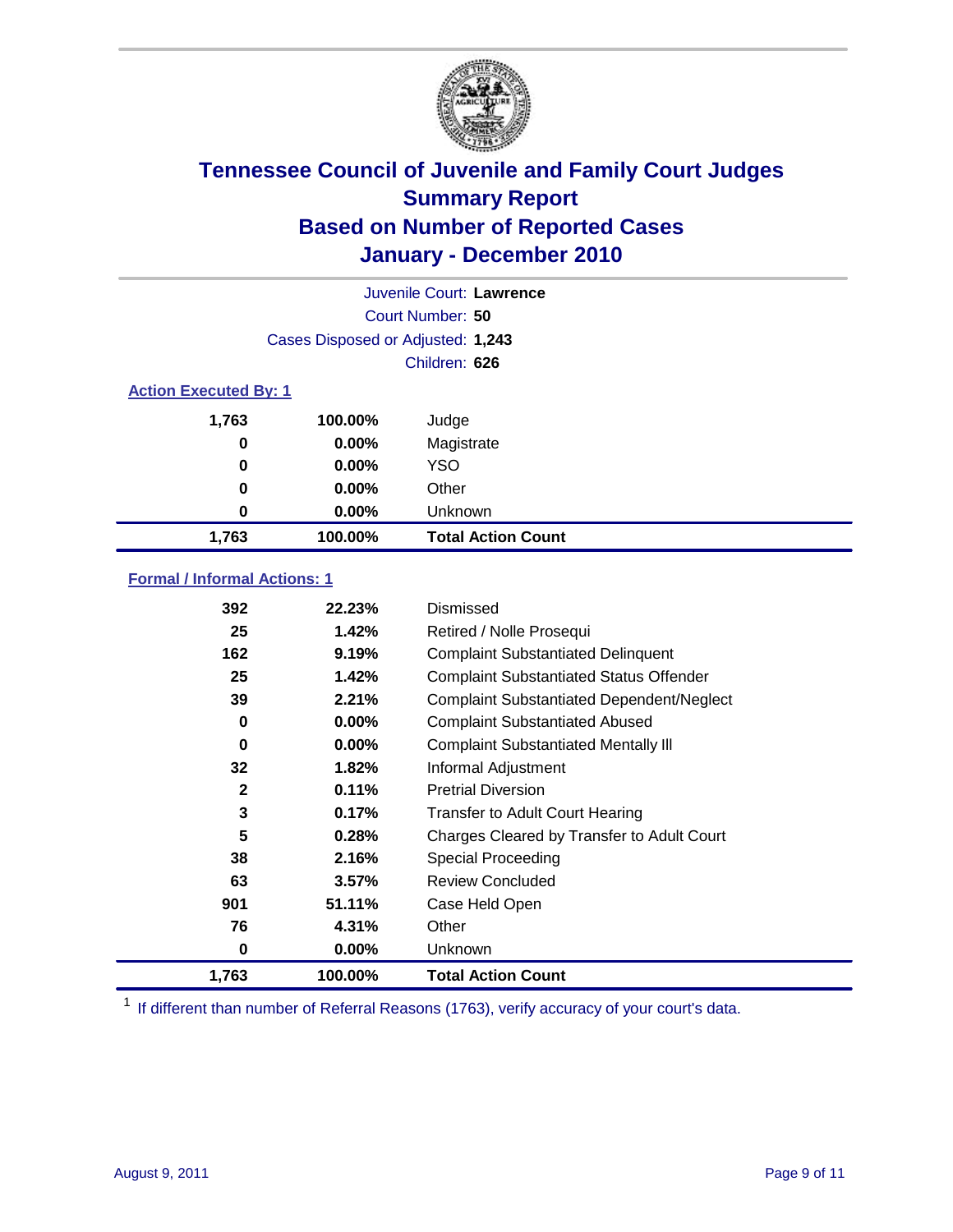

|                       |                                   | Juvenile Court: Lawrence                              |
|-----------------------|-----------------------------------|-------------------------------------------------------|
|                       |                                   | Court Number: 50                                      |
|                       | Cases Disposed or Adjusted: 1,243 |                                                       |
|                       |                                   | Children: 626                                         |
| <b>Case Outcomes:</b> |                                   | There can be multiple outcomes for one child or case. |
| 265                   | 18.31%                            | <b>Case Dismissed</b>                                 |
| 21                    | 1.45%                             | Case Retired or Nolle Prosequi                        |
| 0                     | 0.00%                             | Warned / Counseled                                    |
| 709                   | 49.00%                            | <b>Held Open For Review</b>                           |
| 0                     | 0.00%                             | Supervision / Probation to Juvenile Court             |
| 0                     | 0.00%                             | <b>Probation to Parents</b>                           |
| 1                     | 0.07%                             | Referral to Another Entity for Supervision / Service  |
| 1                     | 0.07%                             | Referred for Mental Health Counseling                 |
| 3                     | 0.21%                             | Referred for Alcohol and Drug Counseling              |
| 0                     | 0.00%                             | <b>Referred to Alternative School</b>                 |
| 0                     | 0.00%                             | Referred to Private Child Agency                      |
| 1                     | 0.07%                             | Referred to Defensive Driving School                  |
| 15                    | 1.04%                             | Referred to Alcohol Safety School                     |
| 4                     | 0.28%                             | Referred to Juvenile Court Education-Based Program    |
| 3                     | 0.21%                             | Driver's License Held Informally                      |
| 0                     | 0.00%                             | <b>Voluntary Placement with DMHMR</b>                 |
| 1                     | 0.07%                             | <b>Private Mental Health Placement</b>                |
| 0                     | 0.00%                             | <b>Private MR Placement</b>                           |
| 0                     | 0.00%                             | Placement with City/County Agency/Facility            |
| 0                     | 0.00%                             | Placement with Relative / Other Individual            |
| 34                    | 2.35%                             | Fine                                                  |
| 105                   | 7.26%                             | <b>Public Service</b>                                 |
| 5                     | 0.35%                             | Restitution                                           |
| 0                     | 0.00%                             | <b>Runaway Returned</b>                               |
| 6                     | 0.41%                             | No Contact Order                                      |
| 0                     | 0.00%                             | Injunction Other than No Contact Order                |
| 0                     | 0.00%                             | <b>House Arrest</b>                                   |
| 0                     | 0.00%                             | <b>Court Defined Curfew</b>                           |
| 0                     | 0.00%                             | Dismissed from Informal Adjustment                    |
| 0                     | 0.00%                             | <b>Dismissed from Pretrial Diversion</b>              |
| 7                     | 0.48%                             | Released from Probation                               |
| 5                     | 0.35%                             | <b>Transferred to Adult Court</b>                     |
| 0                     | $0.00\%$                          | <b>DMHMR Involuntary Commitment</b>                   |